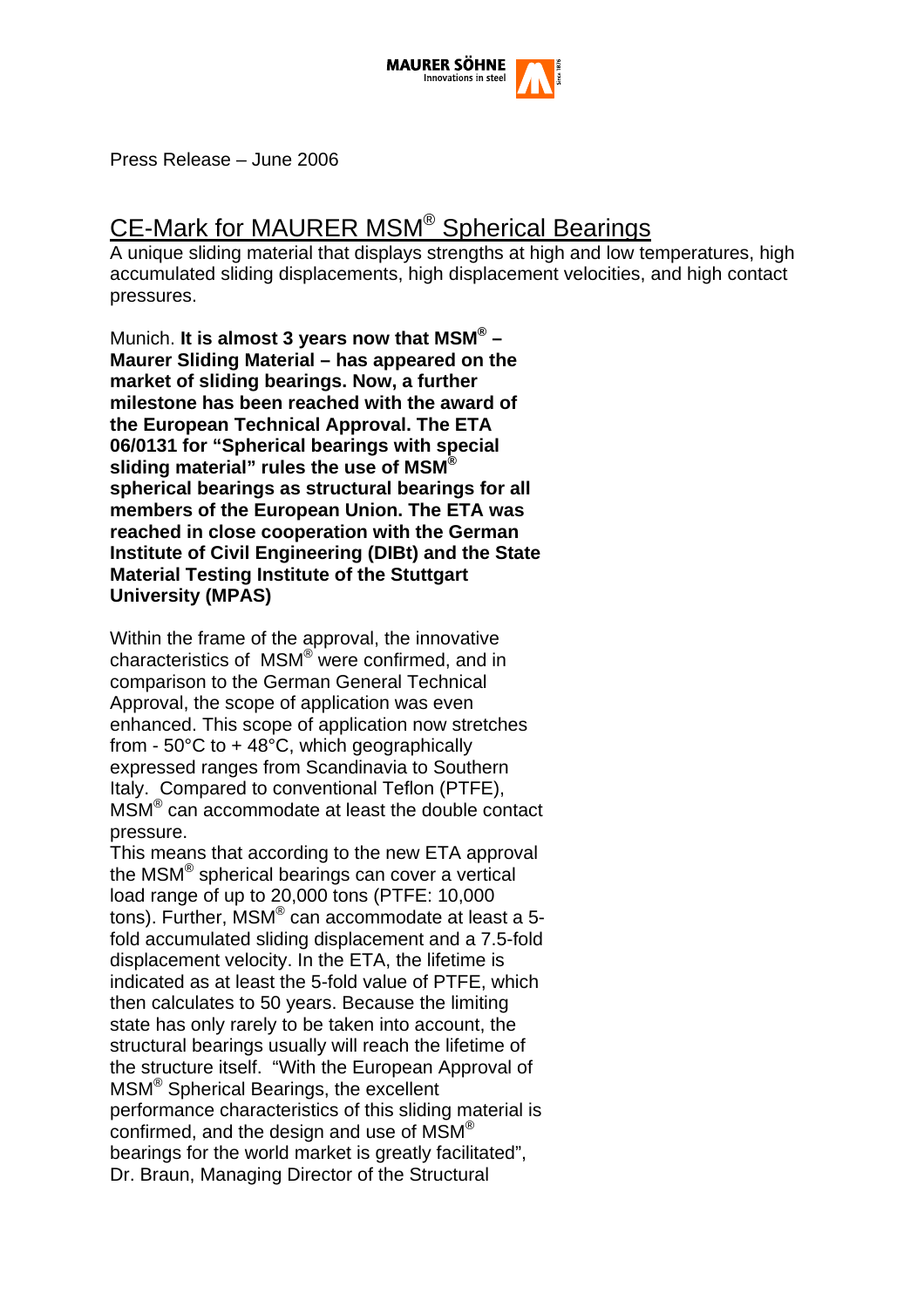

Protection Systems Division of Maurer Soehne, points out.

#### **Below Additional Information on the Material as well as on the Approval Process**

## **Back Ground Information on MSM®**

MSM® was especially developed for the use in bridge sliding bearings, in order to correspond to the increasing performance requirements: higher accumulated sliding displacements, higher vertical loads, and higher displacement velocities at a wider temperature range. It is however also suitable for the use in sliding bearings in other scopes of application. Due to the improved load capacity, spherical bearings can be designed considerably smaller, which has a positive impact on the price, in particular when compared to large pot bearings or elastomeric sliding bearings. Additionally, cost savings can be achieved because bridges can be designed more slender, which results in materials savings.

All tests and experiments were conducted and supervised at the MPA Stuttgart.

#### Deep and high temperatures

According to ETA, the MSM®-scope of application reaches from -  $50^{\circ}$ C to + 48 $^{\circ}$ C. This has different consequences at high and low temperatures. Deep temperatures increase the friction and therefore put strain onto the bridge bearings. The design value of the coefficient of friction of MSM® is 2% in case of a temperature above –35°C, for PTFE we have 3%. In case of a temperature as low as  $-50^{\circ}$ C, for MSM<sup>®</sup> we have 2.7%, and PTFE cannot be used. Thus, MSM® is the only sliding material that can be used at continuous temperatures of as low as –50°C. At high temperatures, if we are above certain limiting temperatures, the values for the contact pressure have to be reduced by 2% for each centigrade of excess temperature (a so called request for reduction): This limiting temperature lies for MSM**®** at 35°C, for PTFE at 30°C. Further, MSM**®** can take the double contact pressure, thus its base value is double as high. In case of a continuous temperature of 48°C, MSM**®** can accommodate a 2.3-fold contact pressure as compared to PTFE.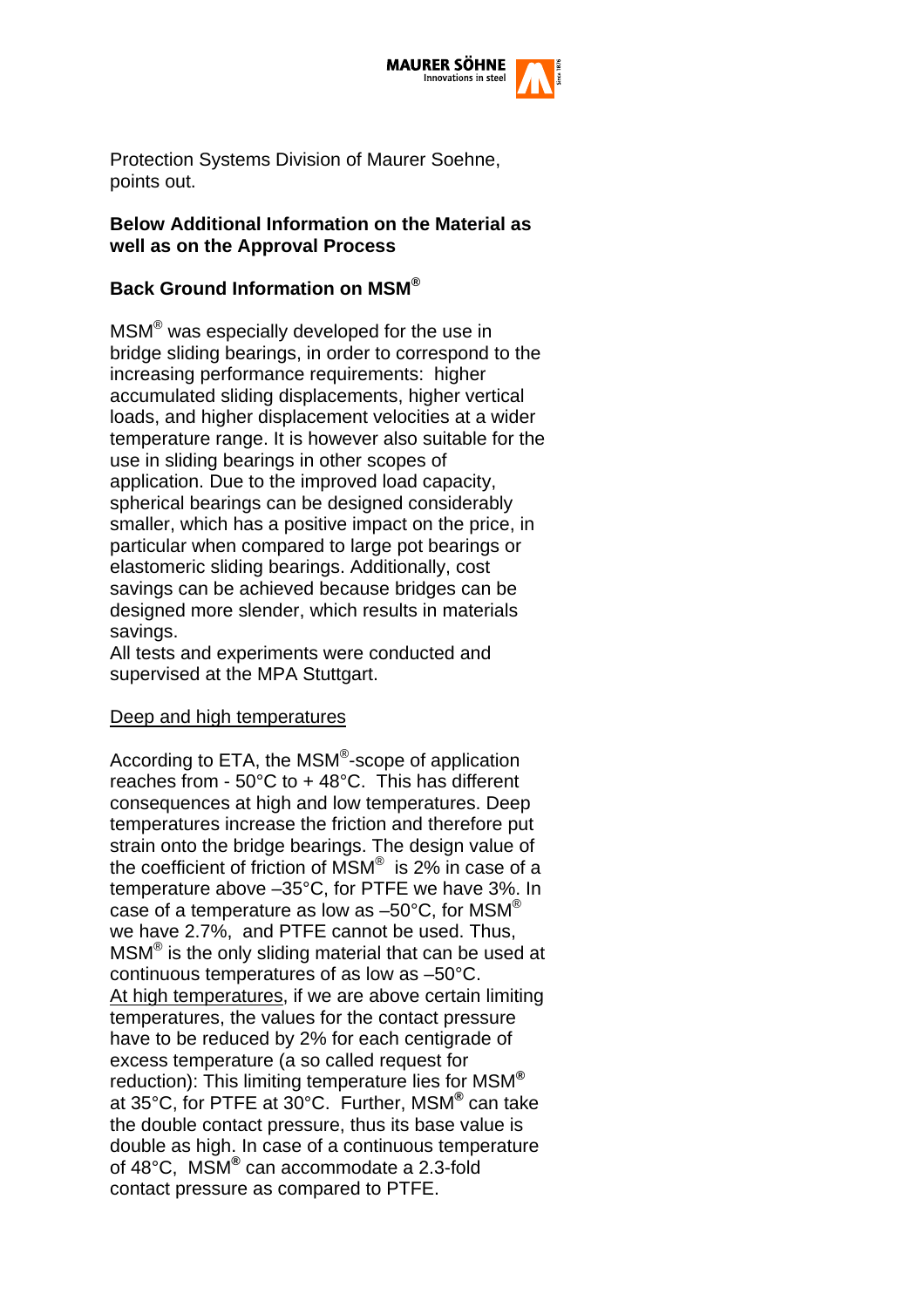

In the course of the ETA approval process, special experiments were conducted. So, at a temperature of 70°C, the same load capacity could be proven as for PTFE at effective bearing temperatures below 30°C. PTFE cannot be used at such high temperatures.

For the design of bridge bearings, as the "effective bearing temperature" the extreme temperatures in the shade have to be used. For Germany we have a range of -24/+37°C. Thus, the request for reduction at high temperatures means for PTFE a reduction of the load capacity of 14%.

#### Double Contact Pressure

MSM® can accommodate double as high contact pressures as PTFE. Thus, increased loads can be covered. The new ETA allows for MSM**®** (like the EN1337 for PTFE) spherical bearings with a diameter of the sliding material of up to 1,500 mm. Thus, a bearing of a vertical load of up to 200 MN can be designed (PTFE: 100 MN). At the same vertical load, MSM**®** spherical bearings can be designed half the size as compared to PTFE. This facilitates the installation, reduces the costs of the bearings as well as the adjacent structural members, and assists when considering architectural requirements. The horizontal guiding elements can even accommodate 6-fold contact pressures caused by dead loads. This big difference is particularly relevant for bridges, which have continuous contact to the guides, caused for example by its dead load combined with a longitudinal slope, or caused by constraints, like at curved bridges.

#### 50 Years Life Time

Contrary to EN 1337, the ETA 06/0131 cites a life time: 50 years for MSM®. What at first sight looks like a constraint, at a closer look can be taken as a confirmation of the high performance characteristics of MSM**®**. Because, if the life time of PTFE would be calculated exactly according to the conditions that apply for MSM**®**, PTFE should last only 10 years. Background of this consideration is the fact that, because MSM**®** did not display any signs of wear after a long term sliding test of 50 km, however PTFE displayed wear after already 10 km.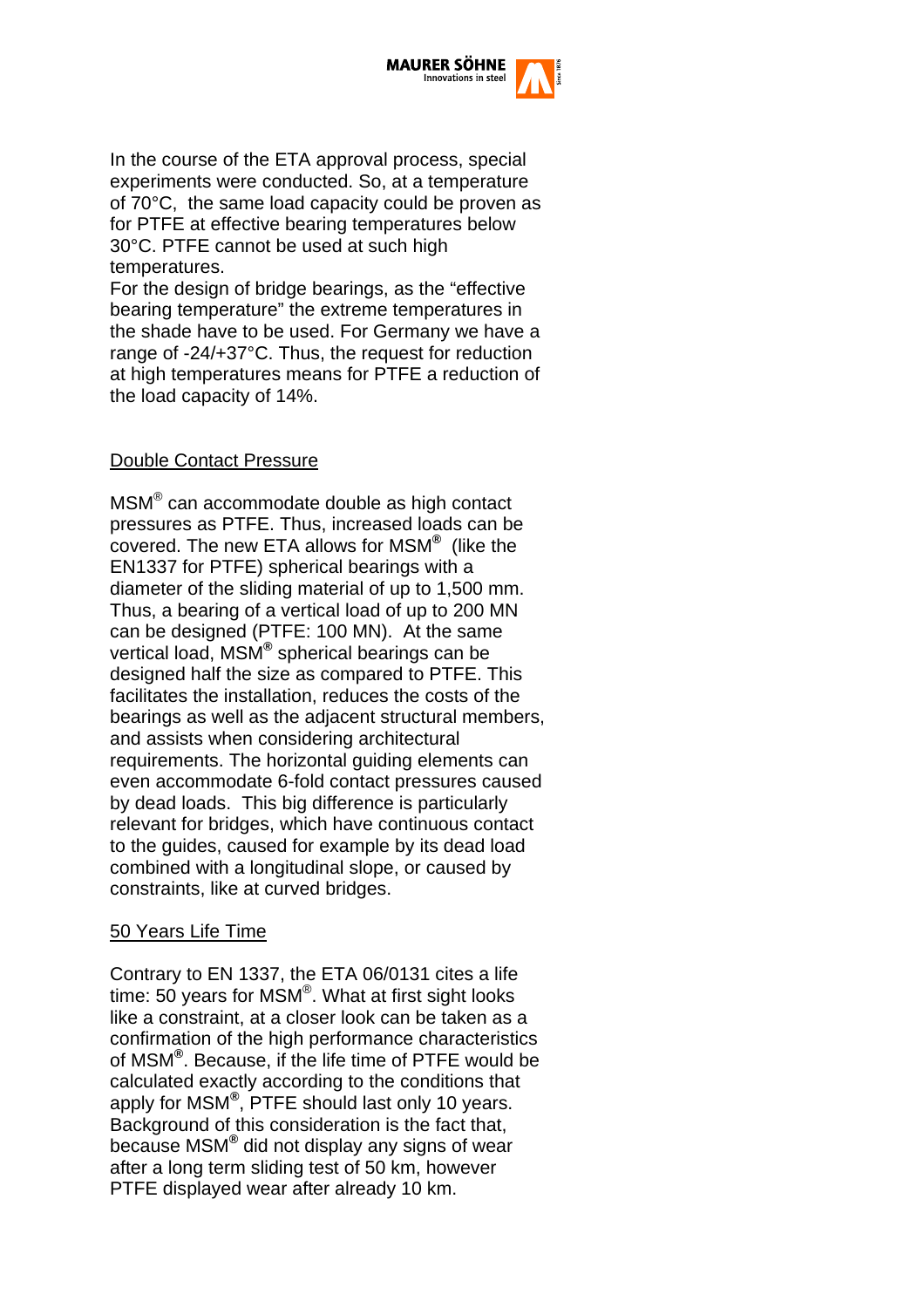

Further, these long term sliding tests were conducted at a displacement velocity of 15 mm/s (PTFE 2 mm/s, factor 7.5), and this under the double contact pressure. In a reverse conclusion, for MSM® spherical bearings can be followed that at accumulated sliding displacements of up to 25,000 m, the usual life time of bridges of 100 years will be reached.

## Spherical Bearings

MSM® will bring about a break through of spherical bearings in the world market, a bearing type which to date was rated as very good, but too expensive. Next to the advantages of small and size independent displacement resistances which already could be reached with PTFE, MSM<sup>®</sup> facilitates a geometrically and economically optimum solution.

## Seismic Isolation

Both EN 1337 and ETA 06/0131 do *not* rule the application of sliding bearings in seismic areas, however they serve as base regulations for the use of seismic devices according to the norm EN 15129 which presently is under work. This norm only permits sliding materials according to EN1337, respectively ETA. MSM® spherical bearings in a special design with curved main sliding surfaces, so called Maurer SIP sliding pendulum bearings, are excellent seismic isolators.

#### **Back Ground Information on the Approval Process**

MSM<sup>®</sup> is patented as "Sliding Material for Structural Bearings". The German General Technical Approval was issued in 2003, the European Technical Approval has just been issued. MSM® spherical bearings are third party supervised, and so far were marked with the compliance mark (Ü-mark). From now on they will also bear the European Conformity Mark (CE mark). Expert opinions on the environmental compatibility and the chemical stability can be presented. Both in Germany and also in Europe, only structural products, and not materials only, are approved. Because spherical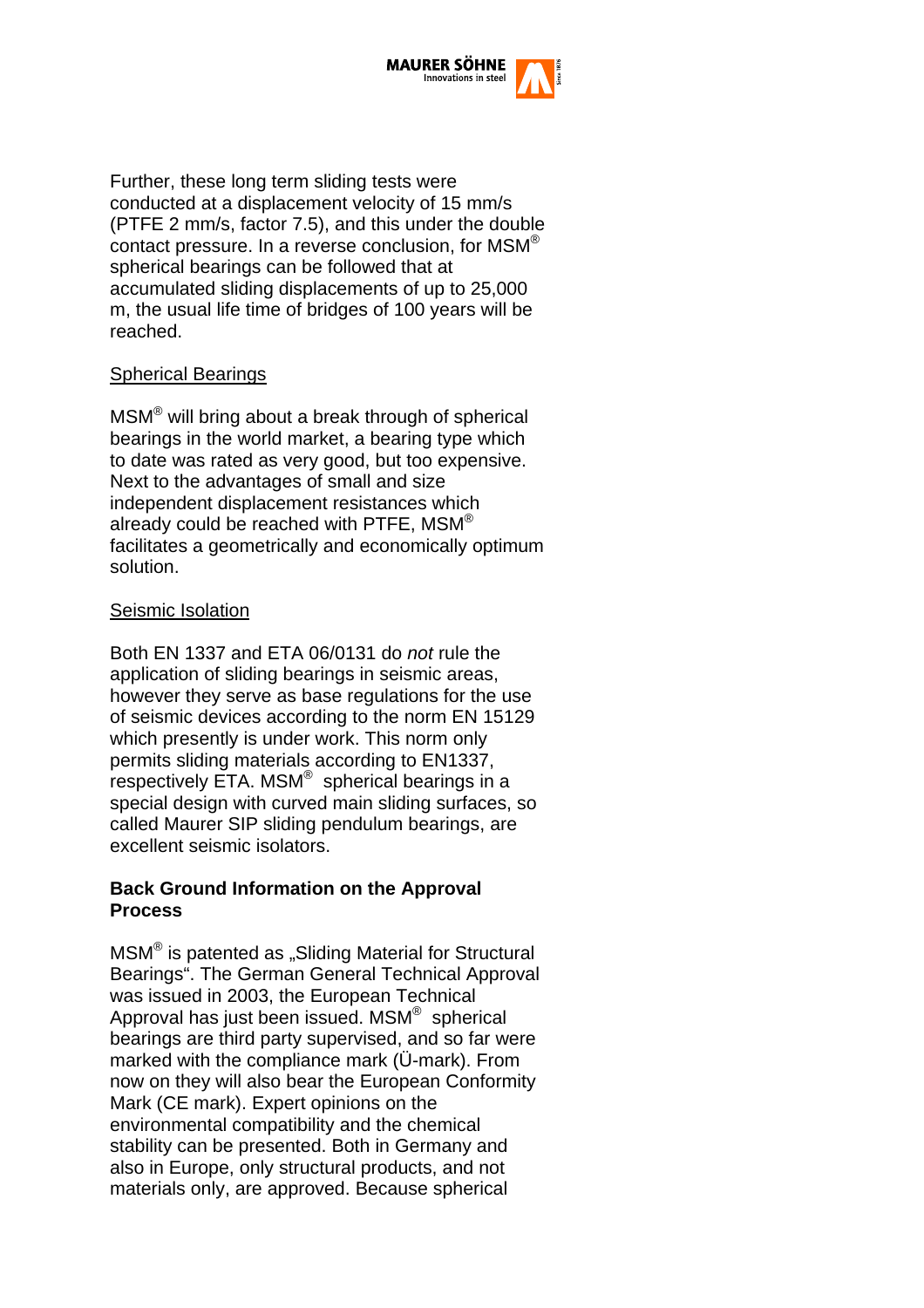

bearings are most ideally suited to display all the advantages of MSM® , Maurer first subjected this bearing type to this European technical approval. MSM® was developed in the course of the development of the Maglev track, and its use was approved by the German Railway Administration (EBA).

To cite a few reference projects: MSM® was employed in the Tejo Bridge in Lisbon, the Millau Viaduct in France, the Suspension Train in Wuppertal, the Nuclear Power Sarcophagus in Tschernobyl, and the Tsing Ma Suspension Bridge in Hongkong. Reference projects for the use of seismic isolators are the new Akropolis Museum and the Onassis House of Fine Arts and Letters, both located in Athens.

In Europe, since June  $1<sup>st</sup>$ , 2005 the EN 1337 Part 7 Spherical Bearings, is exclusively relevant. Being introduced in 2000 and revised in 2004, it is expressively constrained to the use of PTFE according to EN 1337 Part 2. For the new and considerably superior sliding material MSM® there existed no norm, according to which MSM® could be applied without proofs in the individual case.

For this reason, in May 2003 Maurer applied by way of the DIBt at the EOTA, which is the European Organisation of Technical Approvals, for the approval of  $MSM^{\circledR}$ .

#### Background of Approvals

Contrary to Germany, in the EU norms and approvals (European Technical Approvals) are rated to be equal. Base for this is the European "Construction products directive CPD". To be normed are frequently occurring structural products. For example, to be approved are patent protected products (because technical information is not publicly accessible), or products that only have 1 manufacturer, or which are of innovative nature, as it applies for example for MSM® .

#### **Press Contact**

**Dr. Christian Braun**, Maurer Söhne Structural Protection Systems, Frankfurter Ring 193, D 80807 Munich Germany, Phone +49 89/32394-268, Fax +49 89/32394-306, E-Mail braun@maurersoehne.de, www.maurer-soehne.de